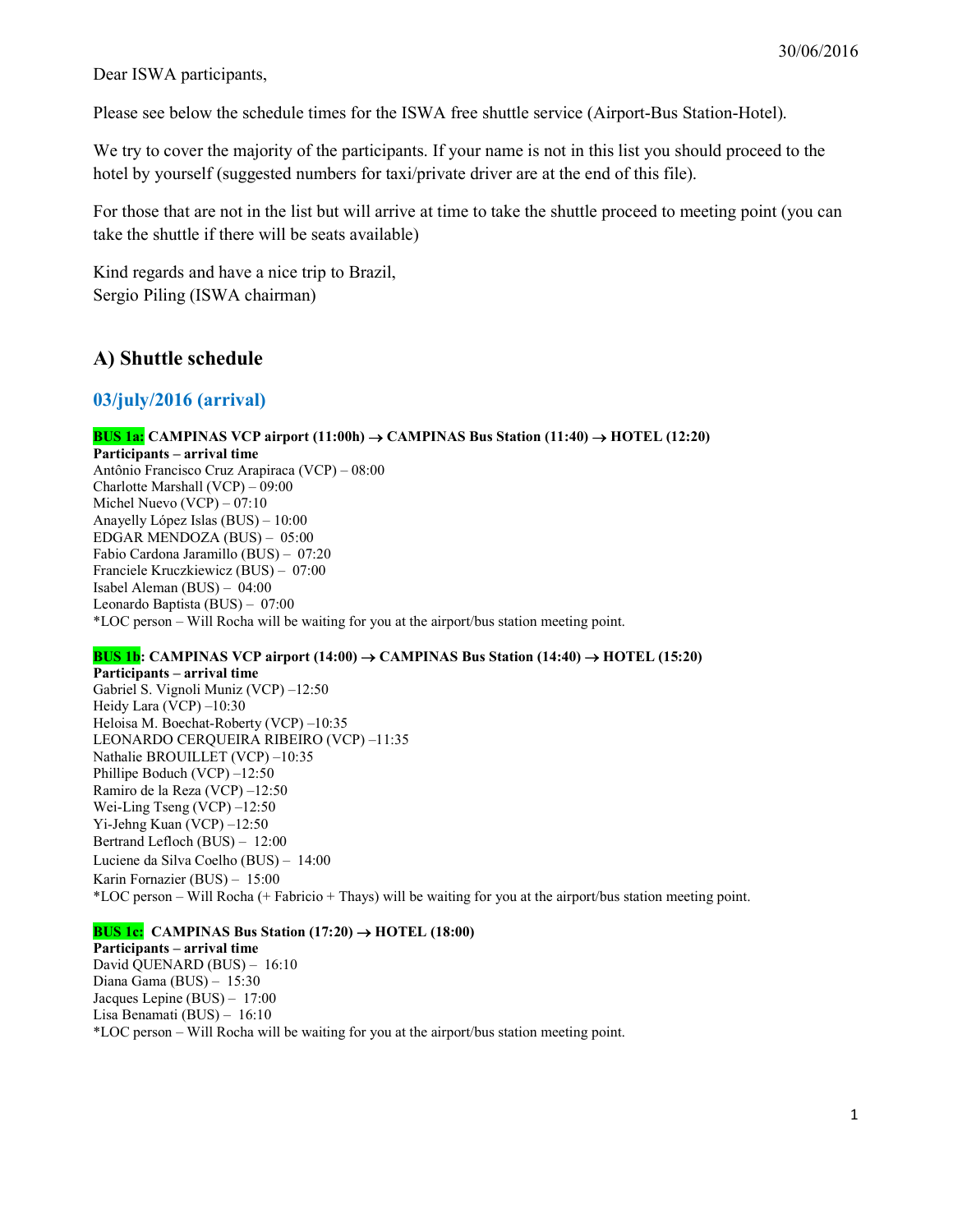#### **BUS 2a:** SÃO PAULO/GUARULHOS GRU airport  $(12:00) \rightarrow$  HOTEL  $(14:00)$

Participants – arrival time

Avigdor Blasberger (GRU) – 05:05 Daniel C. Boice (GRU) – 10:30 DILIA INGRID GONZALEZ QUECAN (GRU) – 05:50 João Bosco Paraiso da Silva (GRU) – Nigel Mason (GRU) –05:20 Peter Woitke (GRU) – 04:55 Emmanuel E. Etim \*LOC person – Victor Bonfim will be waiting for you at the airport/bus station meeting point Univap Bus

#### **BUS 2b:** SÃO PAULO/GUARULHOS GRU airport  $(16:00) \rightarrow$  HOTEL  $(18:00)$

Participants – arrival time Jinhua He (GRU) – 12:05 Natalia inostroza (GRU) – 12:05 NELSON DAVID ARIAS OLIVARES (GRU) – 12:05 Quiang Chang (GRU) – 14:55 Rafael Martinez (GRU) – 11:35 Sudeep Neupane (GRU) – 13:00 \*LOC person – Victor Bonfim (+ Fabricio) will be waiting for you at the airport/bus station meeting point ----------------------------------------------------------------------------------------------------------------------------------

### 08/july/2016 (departure)

BUS 3a: HOTEL (08:00)  $\rightarrow$  CAMPINAS Bus station (08:40)  $\rightarrow$  CAMPINAS VCP airport (09:40) Participants – departure time Gabriel S. Vignoli Muniz (VCP) – 13:50 Heidy Lara (VCP) – 10:50 Heloisa M. Boechat-Roberty (VCP) – 10:55 Phillipe Boduch (VCP) – 13:50 Ramiro de la Reza (VCP) – 12:10 Alexander Tielens (VCP) – 14:00 Bertrand Lefloch (BUS) – 10:00 David QUENARD (BUS) – 13:00 Jacques Lepine (BUS) – 12:00 Lisa Benamati (BUS) – 13:00 BUS 3b: HOTEL  $(12:00) \rightarrow$  CAMPINAS Bus station  $(12:40) \rightarrow$  CAMPINAS VCP airport  $(13:40)$ 

# Participants – departure time

Antônio Francisco Cruz Arapiraca (VCP) – 14:50 Charlotte Marshall (VCP) – 19:30 LEONARDO CERQUEIRA RIBEIRO (VCP) – 18:55 Michel Nuevo (VCP) – 14:45 Nathalie BROUILLET (VCP) – 15:45 Wei-Ling Tseng (VCP) – 16:40 Yi-Jehng Kuan (VCP) – 16:40 Anayelly López Islas (BUS) – 16:30 Fabio Cardona Jaramillo (BUS) – 18:00 Franciele Kruczkiewicz (BUS) – 18:00 Isabel Aleman (correção) (BUS) – 16:00 Karin Fornazier (BUS) – 15:00 Luciene da Silva Coelho (BUS) – 14:00

#### BUS 4a: HOTEL (14:00)  $\rightarrow$  CAMPINAS Bus station (14:40)  $\rightarrow$  SÃO PAULO/GUARULHOS GRU airport (15:40) Participants – departure time Daniel C. Boice (GRU) – 23:00 Elisabetta Micelotta (GRU) – 19:10

Jinhua He  $(GRU) - 20:30$ Martin Ortega (GRU) – 19:00